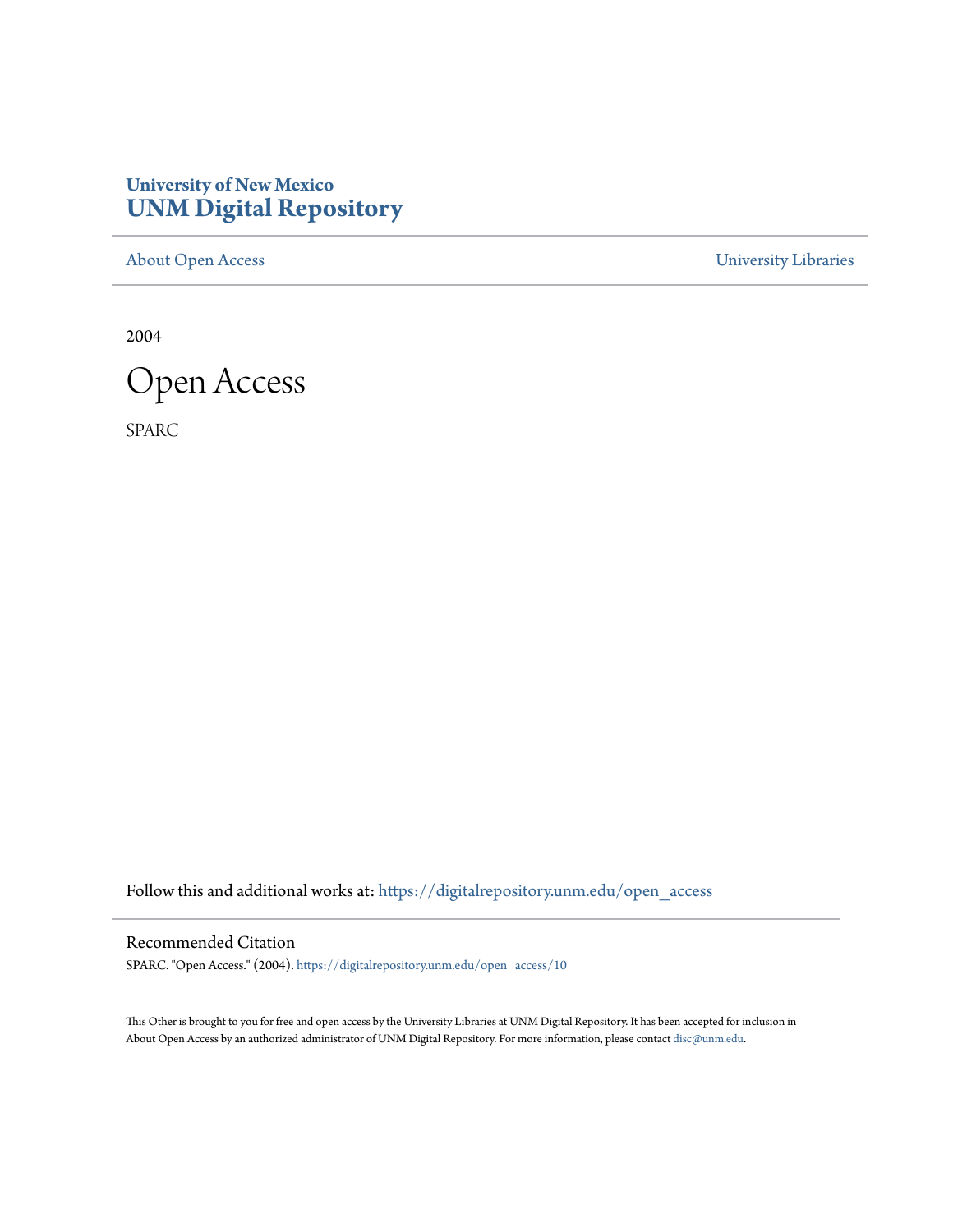

Open the channels of Open the channels of communication in your field communication in your field

Access scientific and Access scientific and scholarly research scholarly research

- online online
- free of charge free of charge
- free of licensing restrictions free of licensing restrictions

Association of College and Research Libraries Association of College and Research Libraries www.ala.org/acrl [www.ala.org/acrl](http://www.ala.org/acrl/)

Association of Research Libraries Association of Research Libraries www.arl.org [www.arl.org](http://www.arl.org/)

SPARC SPARC www.arl.org/sparc [www.arl.org/sparc](http://www.arl.org/sparc/)

SPARC Europe SPARC Europe www.sparceurope.org [www.sparceurope.org](http://www.sparceurope.org/)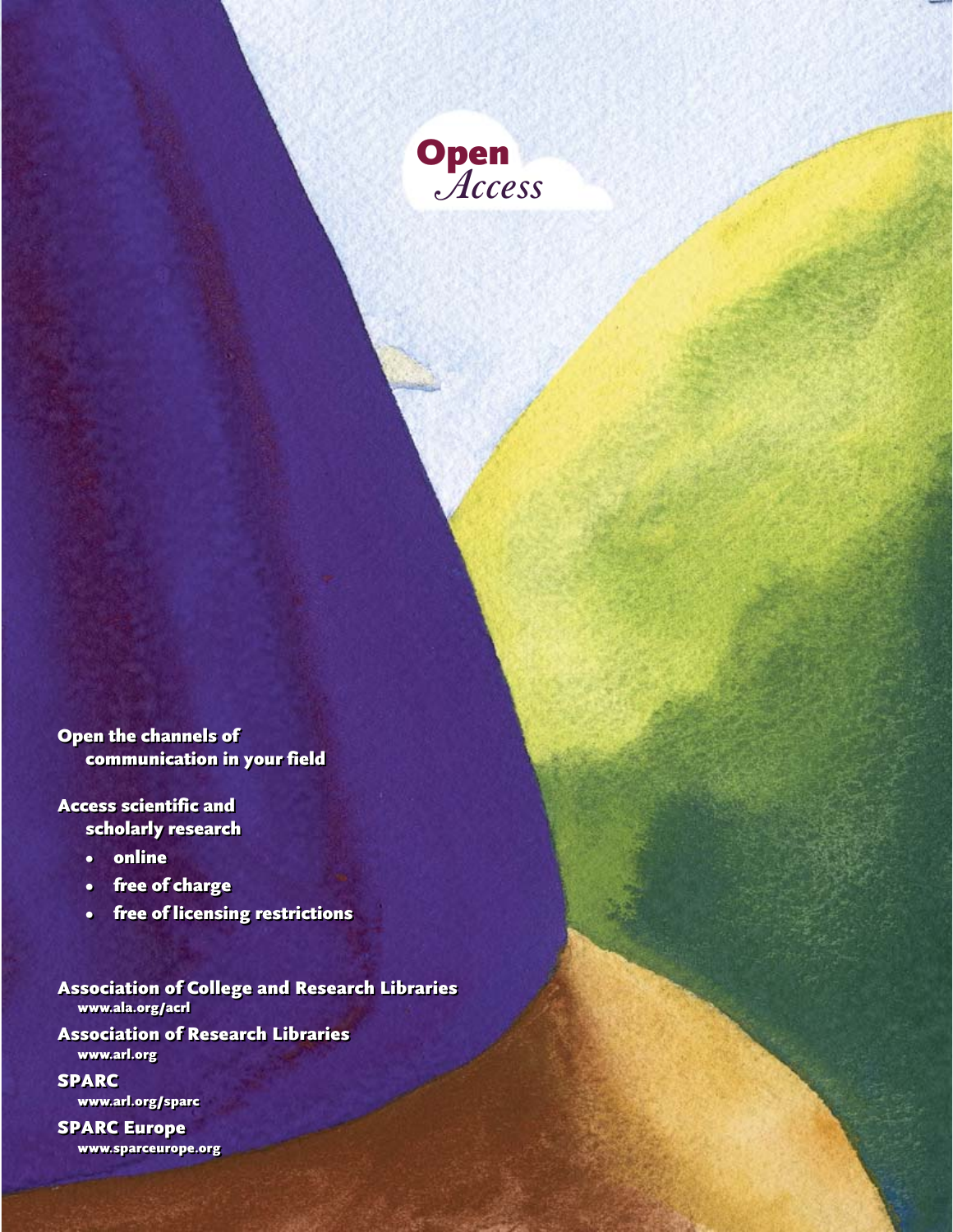

# Open access *will* accelerate research.

- You know first-hand that scientists and scholars are not paid for their journal articles. In most cases, you must transfer copyright to a journal before it will publish your work. While you might receive royalties for your books and software, your compensation for journal articles is more abstract: your field advances and your career develops.
- If you're giving up your royalties and intellectual property rights, shouldn't readers be the beneficiaries? By removing price and permission barriers, open access makes your work easier to use. Open access serves your interests as the author and the interests of all potential readers.
- In the age of print, open access was physically and economically impossible. But thanks to the Internet, it's an emerging reality. Now, the tradition of producing journal articles without expectation of payment combined with electronic publishing offers an unprecedented public good: the free online availability of peer-reviewed scientific and scholarly journal articles.
- Think about what this kind of distribution will mean for the enlargement of your audience, the widespread sharing of knowledge, and the acceleration of research. Open-access archives and journals are both practical and lawful. Implementations around the world are proving that they surpass traditional subscription-based journals in their cost-effectiveness and service to science and scholarship.

# Join the growing, worldwide movement to bring the benefits of open access to all.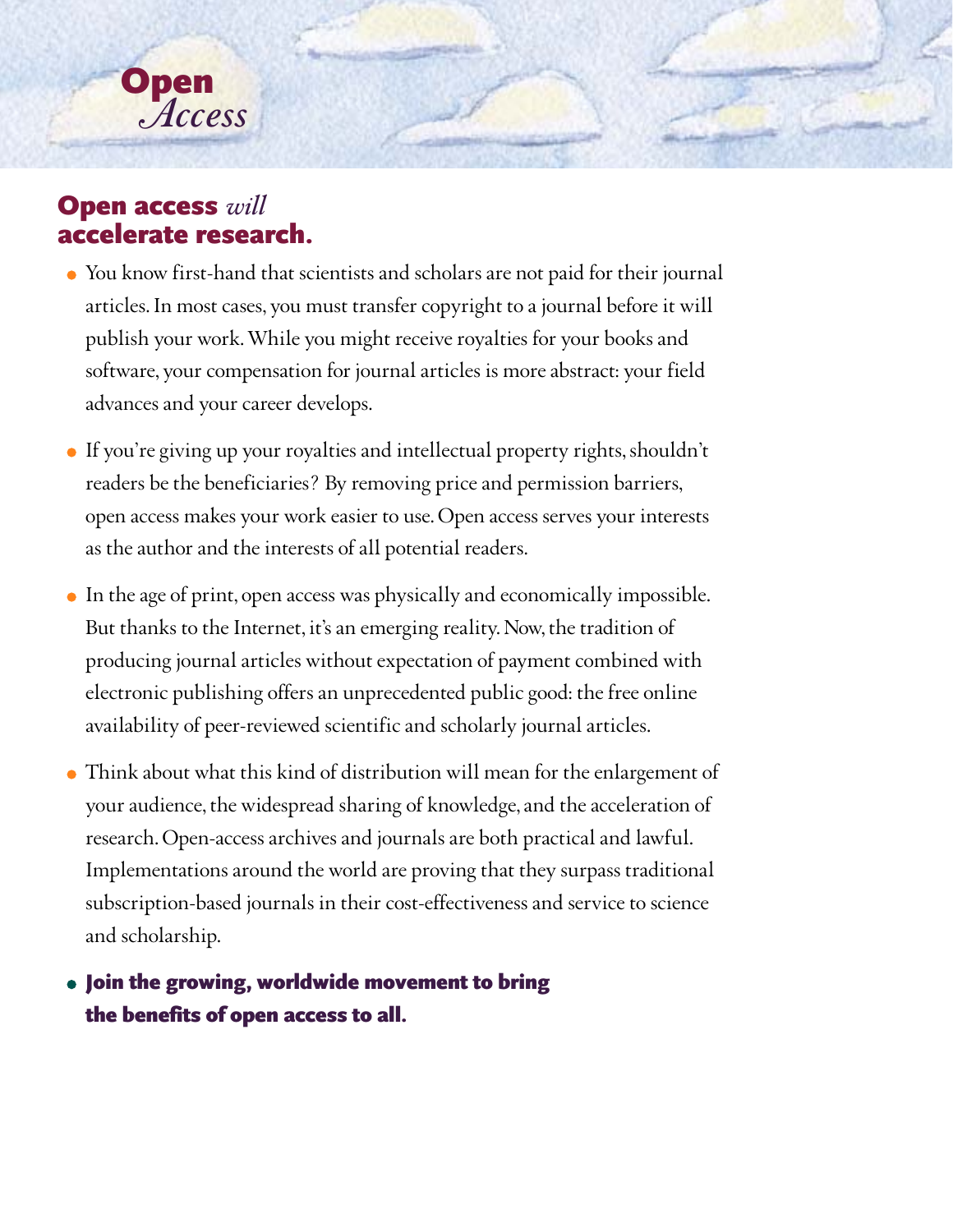

# Open access *increases* research impact.



Steve Lawrence, a scientist at NEC Research Institute, analyzed nearly 120,000 computer science articles cited in a standard disciplinary bibliography. When he looked at articles with successively higher levels of impact or citations, he found successively higher percentages of open-access articles, and vice versa. He found the strength of this correlation steadily increased over a decade.

source: Steve Lawrence, "Online or Invisible?" *Nature*, Vol. 411, No. 6837, p. 521, 2001. [http: //www.neci.nec.com/~lawrence/papers/online-nature01/](http://www.neci.nec.com/~lawrence/papers/online-nature01/)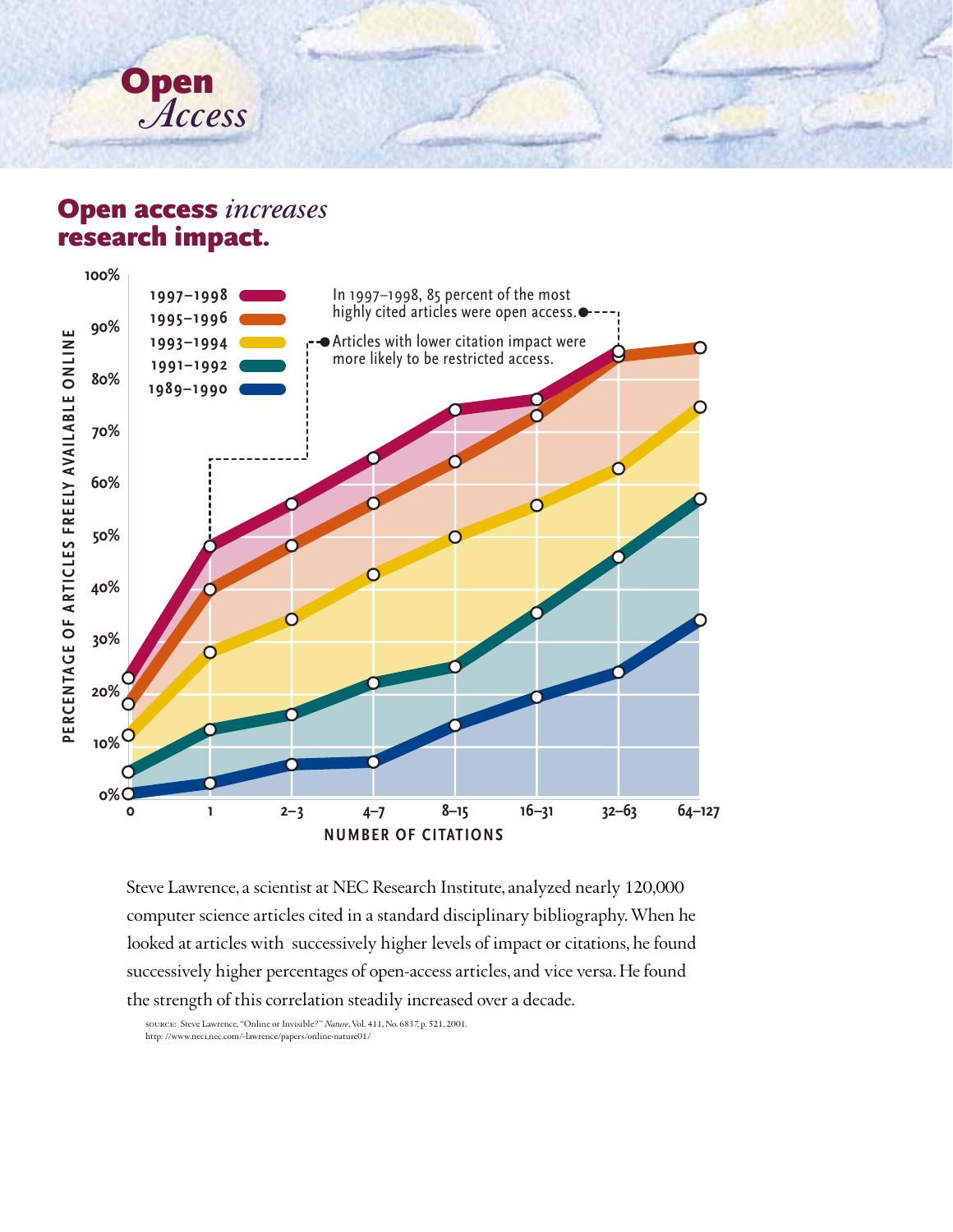# Why should you *care*

*Access*

**Open** 

### As an author

You will have a larger potential audience than any subscriber-restricted journal can give you, even the most prestigious. Open access can increase the impact of your work, shorten the delay between acceptance and publication, and make your articles more effective by making them easier to find and use. Your work will be visible to every search and retrieval tool.

### As a reader

You will have free online access to the literature necessary for your research.

#### As a teacher

You will know that your students have convenient access to the information they need. With openaccess literature, the author or copyright holder has given permission in advance for making and distributing copies. No more delays, doubts, or fees. No more fair-use judgment calls, fear of liability, and painful decisions to err on the side of caution and non-use.

#### As a scientist or scholar

You will be coming to grips with a journal publishing system that is no longer sustainable. Despite the opportunity for expanded global sharing of knowledge brought by the Internet, prices of many journals have spiraled out of control and libraries have had no choice but to cancel subscriptions, defer new subscriptions, and cut into their book budgets. There are many potential solutions to this crisis, but open access is the most effective. And it is within the reach of scientists and scholars.

# How can you *provide* open access to your work?

- Submit your work to open-access journals. There are over 1000 peer-reviewed journals listed in the *Directory of Open Access Journals* [\(www.doaj.org\)](http://www.doaj.org/), and new journals appear online every month.
- Deposit your preprints in an open digital archive hosted by your institution or discipline. For a list, see [www.arl.org/sparc/repos.](http://www.arl.org/sparc/repos/) If your publisher permits it, deposit your postprint (the revised version, as published in the journal) in an open archive.
- If you submit your work to a subscription-based journal, retain your rights — and the rights of your readers — by attaching the SPARC "author's addendum" [\(www.arl.org/sparc/author\)](http://www.arl.org/sparc/author/) to the publisher's copyright form. If the journal will not consent to this, be persistent. The discussion will help the publisher understand what matters to authors. Make sure you can put the postprint on your personal website — or better yet, in an open digital archive hosted by your institution or discipline.
- If you submit your work to a subscription-based journal, offer to pay the costs of providing open online access. A growing number of journals accept this as a way to experiment with the methods and economics of open-access publishing. Other journals are waiting to be asked.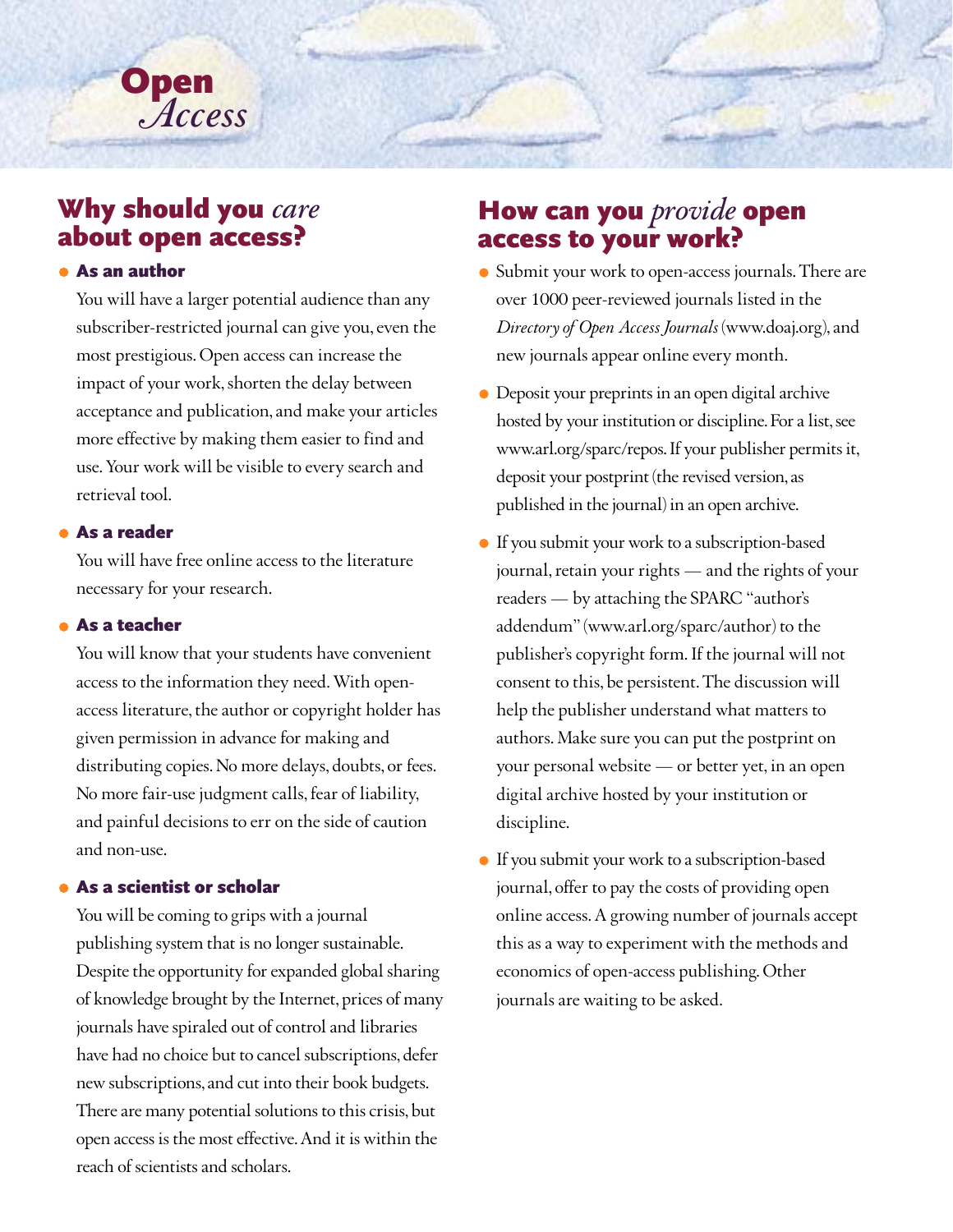

# How can you *help* the cause of open access?

- If your institution or discipline doesn't already host an open digital archive, help launch one. Opensource software exists to help you create and maintain them.
- Help launch an open-access journal in your field. Open-source journal management software can automate clerical tasks and keep costs down.
- Serve on the editorial board or referee papers for an open-access journal.
- When sitting on grant-review panels or hiring, tenure, or promotion committees, give due weight to peer-reviewed publications regardless of their price or medium. And don't rely only on prestige or impact factor — this discriminates against new journals that may be of high quality.
- Help your professional associations understand open access. Serve on their committees and governing boards, and write opinion pieces for their newsletters. Nudge them into adopting open access for their own journals and endorsing open access for other journals in the field.
- If you are a journal editor, encourage your publisher to adopt an open-access business model. If the publisher is unwilling and pursues policies that restrict access, consider following the example of journals in disciplines such as biology and mathematics by "declaring independence." Along with the rest of your editorial board, resign from the journal and launch a new, open-access journal to serve the same niche. Organizations such as SPARC can aid you in this transition.
- Help your library make intelligent decisions about subscriptions and cancellations by having a discussion about the real value of scholarly journals. Librarians often feel pressured to take actions that perpetuate the pricing crisis by subscribing to journals whose price may not be a true reflection of their size, quality, impact, or usage.
- Educate colleagues and the next generation of scientists and scholars. You can prevent damaging myths or alarmist claims about open access from circulating without challenge. Open access is compatible with peer review, copyright, and career advancement.